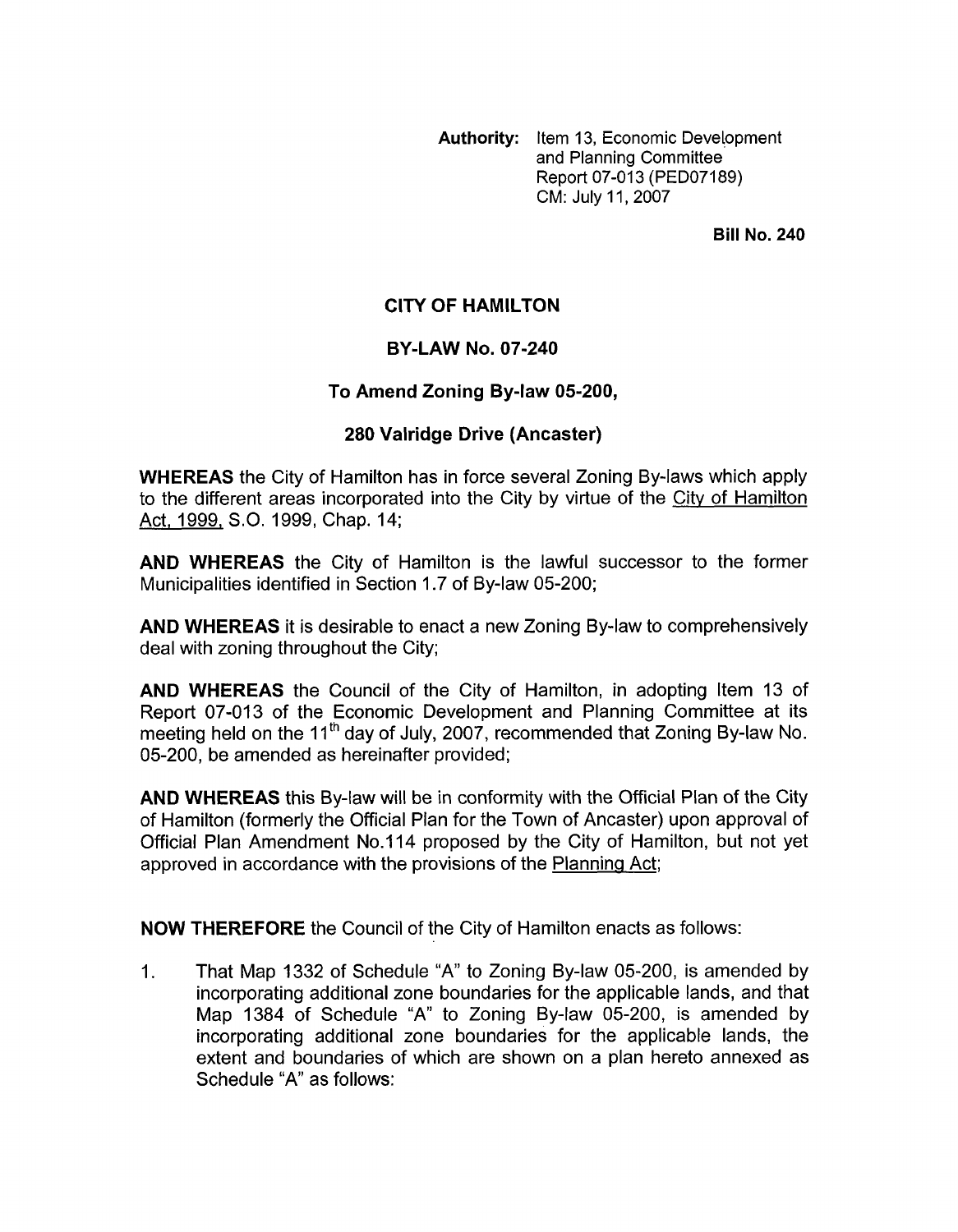By-law respecting 280 Valridge Drive (Ancaster) Page 2 of **3** 

Block 1 - Lands to be zoned Neighbourhood Park "P1" Zone - Special Exception No. 9.

Block 2 - Lands to be zoned Conservation / Hazard Land "P5" Zone.

Block 3 - Lands to be zoned Open Space "P4" Zone.

Block 4 - Lands to be zoned Open Space "P4" Zone.

Block 5 - Lands to be zoned Open Space "P4" Zone.

- 2. That Schedule "C", of By-law 05-200, be amended by adding an additional exception as follows:
	- "9. Notwithstanding Section 7.1 of the By-law, within the lands zoned Neighbourhood Park "PI" Zone, identified on Maps 1332 and 1384 of Schedule "A", and as described as the Neighbourhood Park within the Meadowbrook West Neighbourhood Secondary Plan, a minimum yard of 14 metres abutting the Highway 403 right-of-way shall be required for buildings and structures both above and below ground, and within the required yard no utilities, roads, driveways, parking areas, storm water management facilities, berms, or noise walls shall be permitted."
- 3. The Clerk is hereby authorized and directed to proceed with the giving of notice of the passing of this By-law, in accordance with the Planning Act.
- **4.** This By-law No. 07-240 shall come into force and be deemed to come into force in accordance with subsection 34(21) of the Planninq Act, either upon the date of passage of this By-law or as otherwise provided by the said subsection.

**PASSED and ENACTED** this 8th day of August, 2007.

**Fred Eisenberger**<br>Fred Eisenberger<br>Mayor

kevin C. Christenson **City Clerk** 

ZAC-07-27